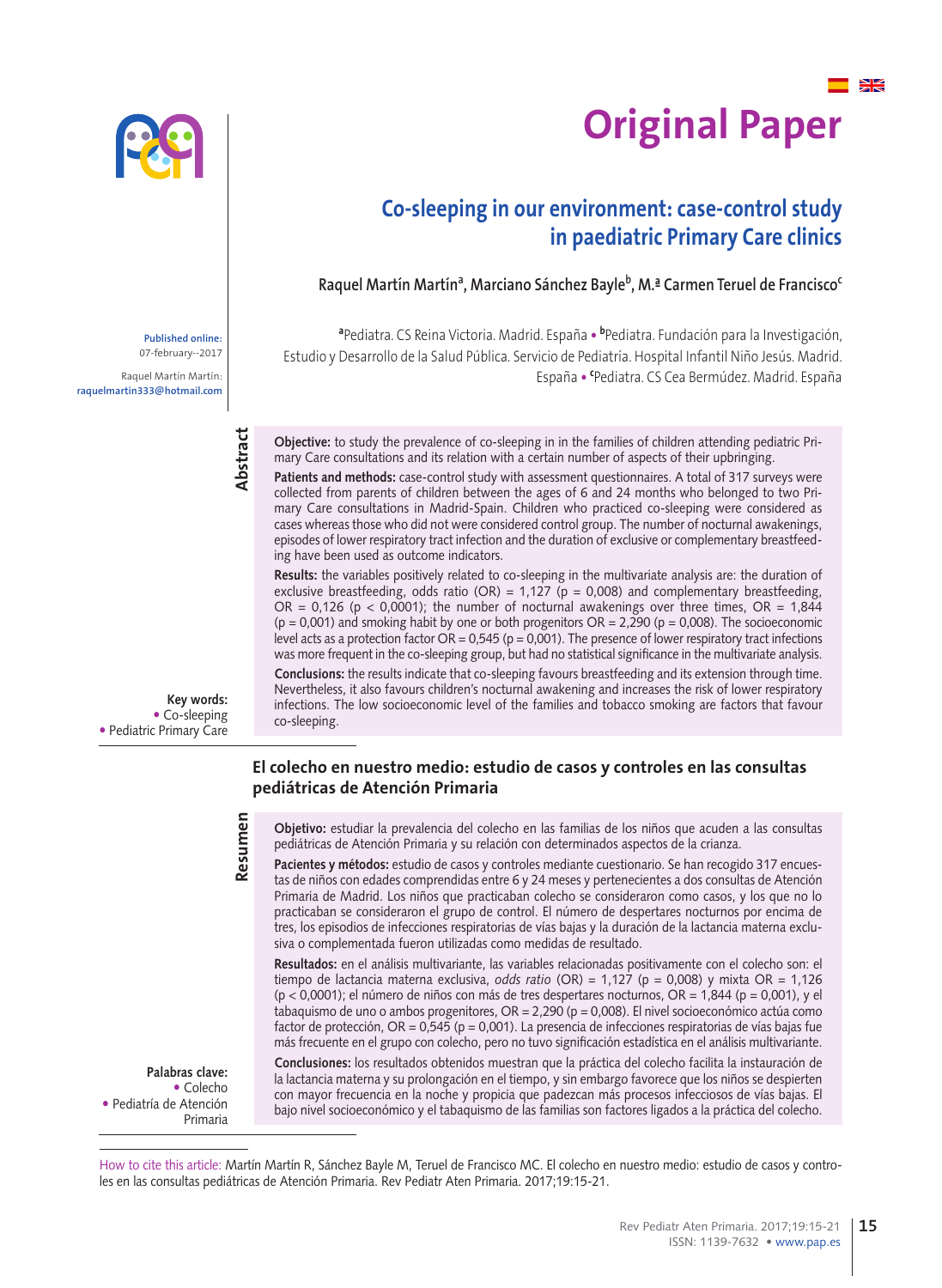#### **INTRODUCTION**

Sleep habits in children, including the practice of parents and children sleeping together, is closely associated with parenting styles, as is the case with breastfeeding.<sup>1</sup>

Co-sleeping is understood as the child sleeping habitually—that is, every night and for at least four hours—in the same surface as the adult caregiver. These caregivers are usually parents, but may also be other members of the family; the sleeping surface is usually the bed, but it can be an armchair or sofa, as there are many different sleeping arrangements.<sup>2</sup>

Co-sleeping (also known as bed-sharing) is an English neologism. In the XIX century, it was very common for European peasants to share a single bed for the entire family, and the separation of parents and children during sleep was associated with economic progress and a cultural shift in the perception of the relationship of the individual with prioritizing the development of individuality and autonomy in the child.<sup>3</sup>

On the other hand, co-sleeping continues to be a widespread practice in Eastern societies, where children are considered to be independent at birth and requiring integration in the family, so that cosleeping is a means of socialisation.4

From an anthropological perspective, the separate sleeping of human infants is an evolutionary exception, as primates and mammals sleep in physical contact with their mothers after birth.<sup>5</sup>

At present, co-sleeping is being reintroduced in Western societies due to the influence of advocates of attachment parenting. This term was coined by William Sears, a paediatrician from the United States, and is an approach based on the principles of John Bowlby's attachment theory according to which the secure attachment that forms through a warm, intimate, protective and continuous relationship between child and caregiver sets the foundations for the harmonious physical and psychological development of human beings.<sup>6</sup>

On the other hand, Western perspectives take into account the arguments of biomedical research, so there are detractors of co-sleeping, and paediatrics scientific societies generally do not recommend it unless it is practised under conditions that guarantee the maximum possible safety in the mother-child environment.<sup>7-9</sup>

The aim of our study was to determine the prevalence of co-sleeping in the families served by the paediatrics clinics in two urban health care centres in Madrid, and assess its association with breastfeeding, the incidence of lower respiratory tract infections and the frequency of nighttime wakings in the children under study.

### **PATIENTS AND METHODS**

We conducted a case-control study using data obtained through a survey. The survey was based on the Brief Infant Sleep Questionnaire (BISQ), a short sleep questionnaire for children aged 5 to 24 months, that we adapted with the addition of other variables in the final questionnaire (reliability: Cronbach α, 0.731 [*P* < .0001]; validity: confirmatory factorial analysis and item-test correlation coefficient).

The survey included 317 children aged 6 to 24 months that visited two paediatric clinics in two urban health care centres in Madrid (Spain). The total caseload assigned to these two clinics was of 2745 children, 563 of which were in the 0-to-2 years age band. A randomly selected sample of the families that made scheduled or on-demand visits between April and December of 2015 was invited to participate in the survey, and the final sample consisted of all that accepted. None refused to complete the questionnaire. We considered families that practised co-sleeping cases and families that did not controls, and defined co-sleeping as the child sleeping habitually with a caregiver on the same surface.

We collected data for the following variables: age and sex of children, age and country of origin of the father and mother, situation of the family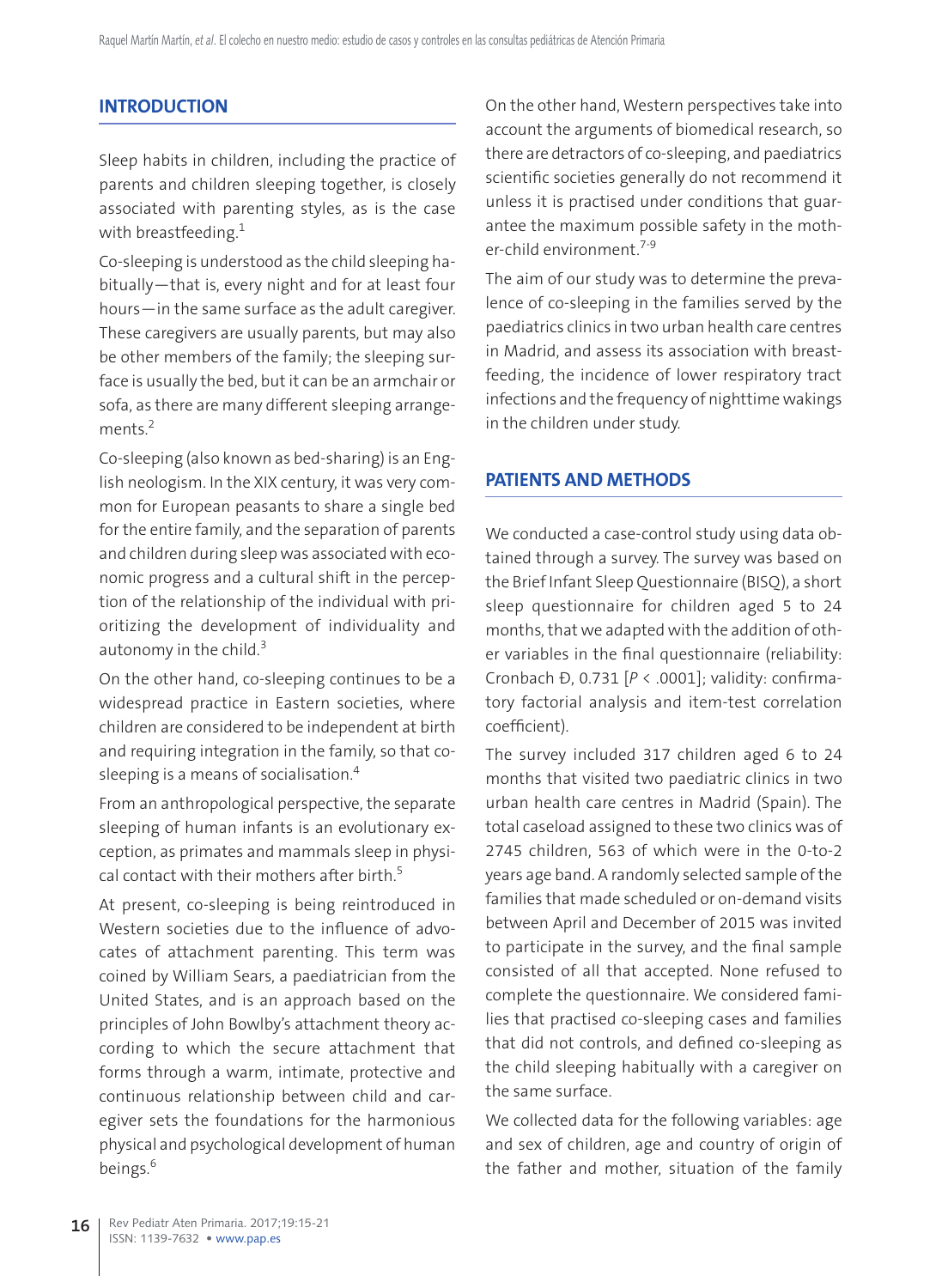taking into account whether the parents lived together or apart, educational attainment, household income level, parental smoking, duration of exclusive or mixed breastfeeding, age of child when co-sleeping was initiated and duration of cosleeping, reason for co-sleeping, agreement of parents regarding co-sleeping, incidence of lower respiratory tract infections and number of nighttime wakings.

We classified the sample into three groups based on income level: households with monthly incomes 1) of less than 1000 euro; 2) between 1000 and 2000 euro, and 3) more than 2000 euro. Likewise, we created three groups based on educational attainment: 1) no education or elementary education; 2) secondary education, and 3) higher education.

The outcome measures used in this study were the duration in months of both exclusive and mixed breastfeeding, the proportion of children that had more than 3 wakings per night, and the incidence of lower respiratory tract infections.

We performed the statistical analysis with the software SPSS® 15.0. We expressed basic quantitative data as mean and standard deviation (SD) and qualitative data as frequencies and percentages. We calculated 95% confidence intervals (CIs).

We compared quantitative variables with the Mann-Whitney U test after finding that they were not normally distributed (Kolmogorov-Smirnov test). Qualitative variables were compared with the  $\mathsf{D}^2$  test. We defined statistical significance as a *p*-value of less than 0.05.

We performed a binary logistic regression multivariate analysis with backward elimination of variables until only those that were statistically significant were left in the model.

## **RESULTS**

Between April and December of 2015, we collected data for 317 children, of who 154 (48.58%) were male and the rest female, with a mean age of 13.67 months (SD, 6.03; range, 6 to 24 months). Co-sleeping was practised in 101 children, who constituted the cases, and the remaining 216 that did not co-sleep formed the control group. The mean maternal age was 33.46 years (SD, 4.76) and the mean paternal age was 36.21 years (SD, 56).

In 143 families (45.11%) at least one parent was an immigrant, and 18 were single-parent households (5.67%), headed by the mother in all instances. When it came to income, we found 46 families (14.51%) in the low-income group, 95 (29.96%) in the middle-income group, and 176 (55.52%) in the high-income group. As for educational attainment, 8 respondents (2.52%) had completed elementary education or had no education, 74 (23.34%) had a secondary education and 235 (74.13%) a higher education (**Table 1**).

Co-sleeping was practised by 41.91% of the immigrant subset, 50% of single-parent households and 50% of the low-income group, and it was significantly more prevalent (*P* < .0001) in families with a lower socioeconomic level (41.30%) compared to those with a higher socioeconomic level (21.59%).

In our survey, 49.5% of parents reported they practised co-sleeping because they believed it beneficial, and in 97.50% of cases both partners were in agreement about this practice.

On average, co-sleeping was initiated at age 1.18 months, with a range of 0 to 23 months (SD, 6.94).

In the co-sleeping group, 98.01% of children were breastfed with a mean duration of exclusive breastfeeding of 5.03 months (SD, 2.56) and a mean 5.34 months of mixed breastfeeding (SD, 4.75), and 21.78% had more than 3 wakings per night. These results were statistically significant when compared to the control group (**Table 2**). Respiratory infections occurred in 16.83% of the children that coslept, compared to 7.90% of children in the control group, a difference that was statistically significant (*P* = .020). In the multivariate analysis, the variables that continued to have a significant positive association with co-sleeping were exclusive and mixed breastfeeding, the number of nighttime wakings and smoking in one or both parents, while socioeconomic level emerged as a protective factor (**Table 3**).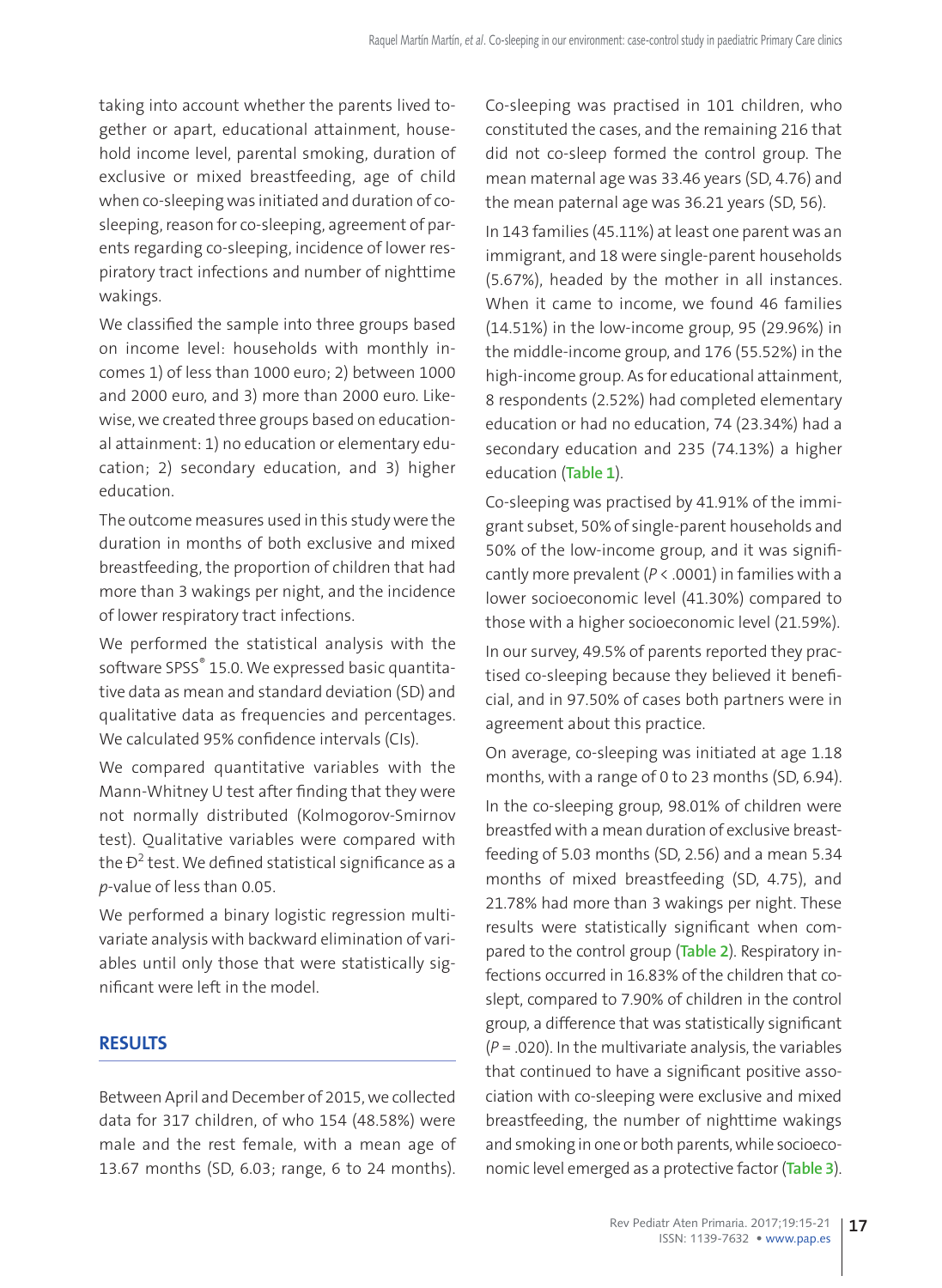| Table 1. Epidemiologic characteristics of the sample |                                                                                                                                   |  |  |  |
|------------------------------------------------------|-----------------------------------------------------------------------------------------------------------------------------------|--|--|--|
| Age of children in months: mean (SD)                 | 13.67 (6.03)                                                                                                                      |  |  |  |
| Maternal age in years: mean (SD)                     | 33.46 (4.76)                                                                                                                      |  |  |  |
| Paternal age in years: mean (SD)                     | 36.21 (5.56)                                                                                                                      |  |  |  |
| Immigrant families: N; % (95% CI)                    | 143; 45.11% (39.72-50.61)                                                                                                         |  |  |  |
| Single-parent households: N; % (95% CI)              | 18; 5.67% (3.57-8.85)                                                                                                             |  |  |  |
| Income level: N; % (95% CI)                          | Low: 46; 14.51% (11.04-18.84)<br>Middle: 95; 29.96% (25.18-35.23)<br>High: 176; 55.52% (50.02-60.89)                              |  |  |  |
| Educational attainment: N; % (95% CI)                | Elementary: 8; 2.52% (1.10-4.91)<br>Secondary: 74; 23.34% (19.01-28.31)<br>Higher: 235; 74.13% (60.03-78.65)                      |  |  |  |
| Smoking: N; % (95% CI)                               | None: 256; 80.75% (76.04-83.73)<br>Father: 13; 4.10% (2.35-6.95)<br>Mother: 39; 12.30% (9.10-16.40)<br>Both: 9; 2.83% (1.42-5.39) |  |  |  |
| Nighttime wakings: N; % (95% CI)                     | None: 136; 42.90% (35.57-48.40)<br>1-3: 138; 43.53% (38.18-49.04)<br>>3: 43; 13.56% (10.20-17.80)                                 |  |  |  |
| Exclusive or mixed breastfeeding: N; % (95% CI)      | 289; 91.16% (87.49-93.86)                                                                                                         |  |  |  |
| Lower respiratory tract infections: N; % (95% CI)    | 34; 10.73% (7.75-14.65)                                                                                                           |  |  |  |
| Co-sleeping, age at initiation in months: mean (SD)  | 1.18(3.29)                                                                                                                        |  |  |  |
| Co-sleeping, duration in months: mean (SD)           | 7.17(6.94)                                                                                                                        |  |  |  |
| Co-sleeping: N; % (95% CI)                           | 101; 31.86% (26.97-37.19)                                                                                                         |  |  |  |

**CI:** confidence interval; **SD:** standard deviation.

### **DISCUSSION**

Families usually approach childrearing with the knowledge acquired through personal experience, which in turn was moulded by the social and cultural values of the area where the lives of its members unfolded.10,11

How and where parents and children sleep shapes the parenting style and constitutes a very intimate aspect of family life. Furthermore, consultations

| Table 2. Variables that exhibited variation based on the practice of co-sleeping |                          |             |                |            |  |  |
|----------------------------------------------------------------------------------|--------------------------|-------------|----------------|------------|--|--|
|                                                                                  |                          | Co-sleeping | No co-sleeping | P          |  |  |
| Exclusive and/or mixed breastfeeding: N (%)                                      |                          | 99 (98.01%) | 190 (87.96%)   | $.002*$    |  |  |
| Income level: N (%)                                                              | $\mathbf{1}$             | 19 (18.85%) | 27 (12.55%)    | $< .0001*$ |  |  |
|                                                                                  | $\overline{2}$           | 44 (43.65%) | 51 (23.72%)    |            |  |  |
|                                                                                  | $\overline{\mathcal{E}}$ | 38 (37.62%) | 138 (64.18%)   |            |  |  |
| Number of wakings per night: N (%)                                               | $\Omega$                 | 30 (29.70%) | 106 (49.30%)   | $.001*$    |  |  |
|                                                                                  | $1 - 3$                  | 49 (48.51%) | 89 (41.39%)    |            |  |  |
|                                                                                  | > 3                      | 22 (21.78%) | 20 (9.30%)     |            |  |  |
| Smoking: N (%)                                                                   |                          | 27 (26.73%) | 34 (15.74%)    | $.032*$    |  |  |
| Lower respiratory tract infections: N (%)                                        |                          | 17 (16.83%) | 17 (7.90%)     | $.020*$    |  |  |
| Months of exclusive breastfeeding: mean (SD)                                     |                          | 5.03(2.56)  | 4.38(2.85)     | $021**$    |  |  |
| Months of mixed breastfeeding: mean (SD)                                         |                          | 5.34(4.75)  | 3.72(3.17)     | $.034***$  |  |  |

**CI:** confidence interval.

 $^*\chi^2$ . \*\*U Mann-Whitney.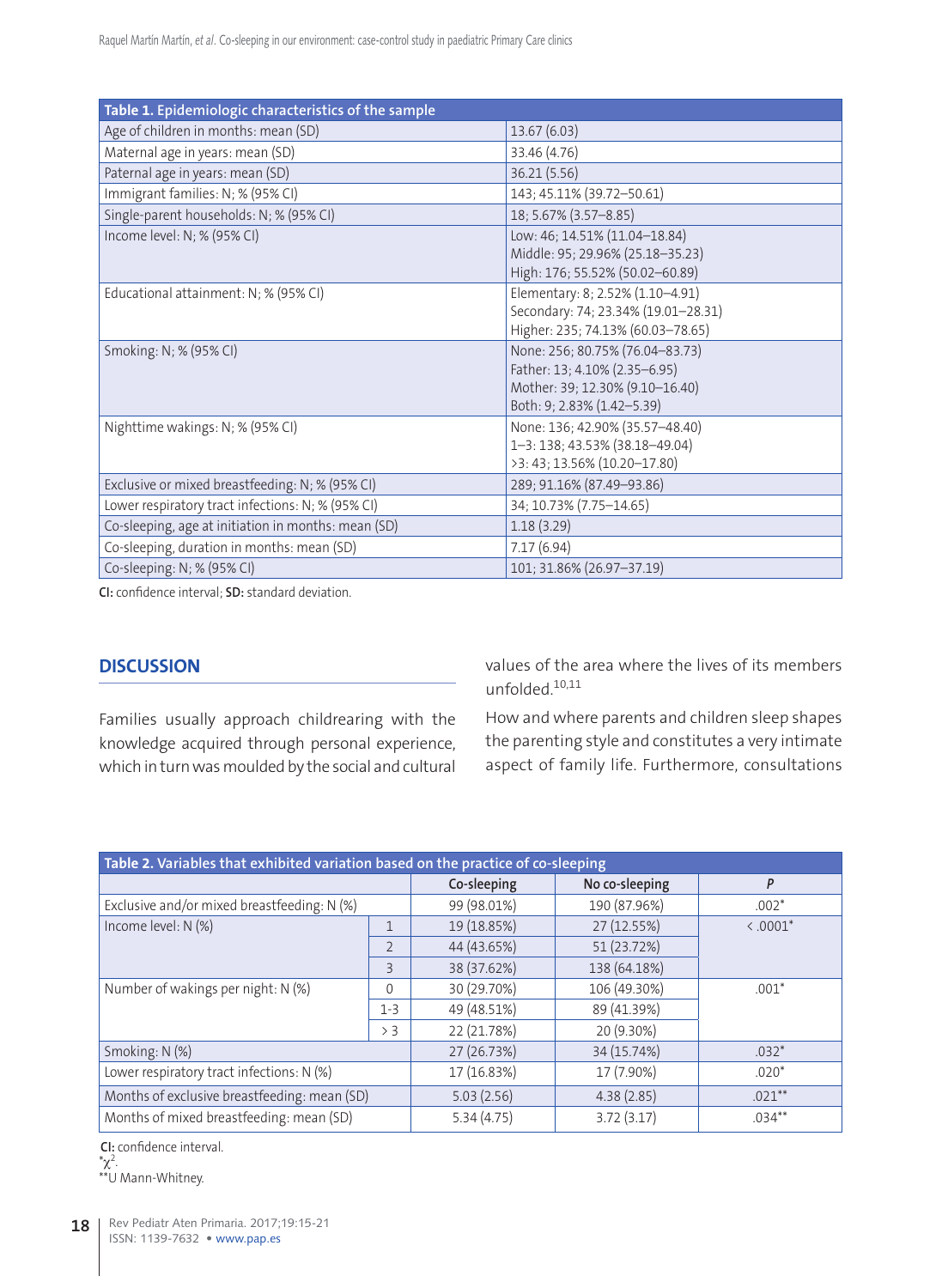| Table 3. Results of the multivariate analysis (binary logistic regression) of co-sleeping |        |                 |        |  |  |
|-------------------------------------------------------------------------------------------|--------|-----------------|--------|--|--|
|                                                                                           | Exp(B) | 95 CI           |        |  |  |
| Exclusive breastfeeding (months)                                                          | 1.127  | $1.032 - 1.231$ | .008   |  |  |
| Mixed breastfeeding (months)                                                              | 1.126  | 1.058-1.202     | & 0001 |  |  |
| Smoking                                                                                   | 2.290  | 1.238-4.234     | .008   |  |  |
| Number of nighttime wakings                                                               | 1.844  | 1.276-2.667     | .001   |  |  |
| Income level                                                                              | 0.545  | 0.380           | .001   |  |  |

**CI:** confidence interval.

 $R^2$  of the model = 0.256; P < .0001.

Smoking = one or both parents smoke.

about sleep ecology in children are frequent in primary care paediatrics clinics, and co-sleeping is a highly controversial subject in terms of its risks and benefits, a subject on which Horsley et al published an interesting systematic review.<sup>12</sup>

Despite the interest aroused by this subject, there are few studies on the prevalence of co-sleeping in Spain. In a study conducted in postpartum mothers, Roldán<sup>13</sup> reported that 12% intended to cosleep with their infants. López Pacios $14$  found a prevalence of co-sleeping of 8.6%, compared to the 31.86% found in our study, although his study was conducted in a considerably different geographic and social context. In our sample, 49.5% of parents chose to co-sleep because they believed it was beneficial for the family, with both partners agreeing on it in 97.50% of two-parent households that practiced co-sleeping.

Economic factors shape societies, and the habits developed by their members are influenced by their socioeconomic status<sup>15</sup>; thus, we found a prevalence of co-sleeping of 50% in single-parent households and of 41.95% in immigrant families, a population that was amply represented in our sample, demonstrating that low socioeconomic status and smaller living quarters increase the likelihood of children sleeping in the same surface as parents.

Critics of co-sleeping consider that it poses a safety hazard and can be life-threatening to infants, with a significant association with sudden infant death syndrome (SIDS). There were no cases of SIDS in the period and population under study, but we could not assess this outcome due to our sample size, as the incidence of SIDS in Spain ranges

between 0.15 and 0.23 deaths per 1000 live births.<sup>16-21</sup> Clinical practice guidelines on paediatric sleep disorders underscore the importance of co-sleeping under safe conditions, and parental smoking has been identified as a risk factor. In 44.26% of our sample, at least one of the parents was a smoker, and more mothers smoked than did fathers; the medical literature also shows that the prevalence of smoking continues to be very high in women of childbearing age in Spain.<sup>22</sup>

We did not find any studies in the literature to compare our statistically significant finding of a higher incidence of lower respiratory tract infections in children that co-sleep with their parents compared to children with separate sleeping arrangements.

This physical proximity is advantageous when it comes to breastfeeding, as it is facilitated and maintained for longer periods in children that cosleep, a point on which the literature is consistent.<sup>23-25</sup> There is also an interesting study conducted in the Philippines<sup>26</sup> that found that fathers that sleep close to their offspring have lower levels of testosterone, which may facilitate bonding.

The frequency of nighttime wakings in children that co-slept with parents was significantly higher than in children that slept alone, a finding was consistent with those of other studies.27-29 Many of the children under study, aged 6 to 24 months, continued breastfeeding, so the maintenance of breastfeeding could be associated with the increased frequency of nighttime wakings, which would not necessarily constitute a sleep disorder.

Thus, we can conclude that our results show that co-sleeping promotes breastfeeding, but on the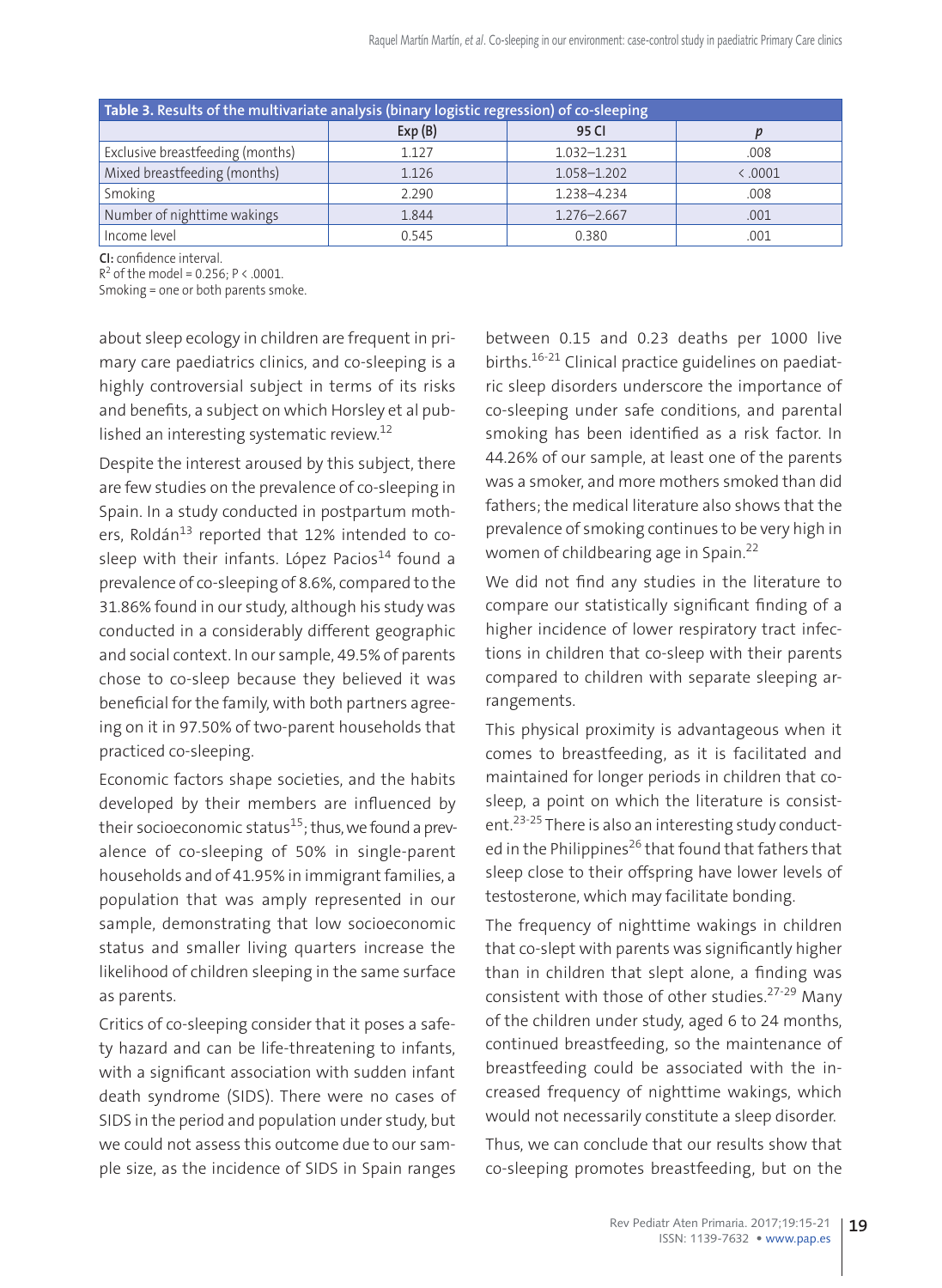other hand is associated with an increased likelihood of waking more than three times per night and an increased incidence of lower respiratory tract infections in children.

There are limitations to our study, chief of which is the small sample size, so it would be advisable to continue investigating this subject with larger samples. Furthermore, we think that it is important for health care providers to have a thorough knowledge of this subject<sup>30-32</sup> to be able to educate families without the interference of personal bias, as it would not be professional to allow ourselves to be influenced by theories that fit our own

beliefs; parents are ultimately responsible for making the decision, assisted by the information provided by the paediatrician.

#### **CONFLICTS OF INTEREST**

The authors have no conflicts of interest to declare in relation with the preparation and publication of this article.

#### **ABBREVIATIONS**

**CI:** confidence interval **SD:** standard deviation **SIDS:** sudden infant death syndrome.

### **REFERENCES**

- **1.** Fleming PJ, Blair PS. Making informed choices on cosleeping with your baby. BMJ. 2015;350:h563.
- **2.** Aparicio Rodrigo M, Ochoa Sangrador C, García Vera C. Colecho, ventajas e inconvenientes. En: AEPap ed. Curso de Actualización Pediatría 2011. Madrid: Exlibris Ediciones; 2011. p. 75-82.
- **3.** Mindell JA, Sadeh A, Kohyama J, How TH. Parental behaviors and sleep outcomes in infants and toddlers: a cross-cultural comparison. Sleep Med. 2010;11:393-9.
- **4.** Shimizu M, Park H, Greenfield PM. Infant sleeping arrangements and cultural values among contemporary Japanese mothers. Front Psychol. 2014;5:718.
- **5.** Landa Rivera L, Díaz-Gómez M, Gómez Papi A, Paricio Talayero JM, Pallás Alonso C, Hernández Aguilar MT, *et al*. El colecho favorece la práctica de la lactancia materna y no aumenta el riesgo de muerte súbita del lactante. Dormir con los padres. Rev Pediatr Aten Primaria. 2012;14:53-60.
- **6.** Bowlby J. El vínculo afectivo. Barcelona: Paidós; 1998.
- **7.** González C. Bésame mucho. Barcelona: Temas de hoy; 2012.
- **8.** Estivill Sancho E. Insomnio infantil por hábitos incorrectos. Rev Neurol. 2003;30:188-191.
- **9.** Estivill Sancho E. Duérmete niño: 12 años de experiencia. Revisión crítica. An Esp Pediatr. 2002;56:35-9.
- **10.** Xianchen L, Lianqi L, Ruzhan W. Bed sharing, sleep habits and sleep problems among Chinese schoolaged children. Sleep. 2003;26:839-44.
- **11.** Esposito G, Setoh P, Bornstein MH. Beyond practices and values: toward a physio-bioecological analysis of sleeping arrangements in early infancy. Front Psychol. 2015;6:264.
- **12.** Horsley T, Clifford T, Barrowman N, Bennett S, Yazdi F, Sampson M, *et al*. Benefits and harms associated with the practice of bed sharing: a systematic review. Arch Pediatr Adolesc Med. 2007;161:237-45.
- **13.** Roldán Chicano MT, García López MM, Blanco Soto MV, Vera Pérez JA, García Ros JM, Cebrián López R. Intención de colecho en el puerperio según características sociodemográficas de las madres. ¿Qué podemos recomendar los profesionales de enfermería? Index Enferm. 2009;18:8-12.
- **14.** López Pacios D, Palomo de los Reyes MJ, Blanco Franco MP, Fidalgo Alvarez I, Rodriguez Iglesias R, Jiménez Rodríguez M. Hábitos del sueño en un grupo de niños de 6 a 24 meses. Rev Pediatr Aten Primaria. 2005;7:579-86.
- **15.** Martín Martín R, Sánchez Bayle M, Gancedo García C, Teruel de Francisco MC, Coullaut López A. Las familias de la crisis en las consultas pediátricas de Atención Primaria: estudio descriptivo observacional. An Pediatr (Barc). 2016;84:189-94.
- **16.** Libro Blanco de la Muerte Súbita. Evolución del Síndrome de la muerte súbita del lactante en los países desarrollados. Situación actual en España. Madrid: AEP; 2003. p. 9.